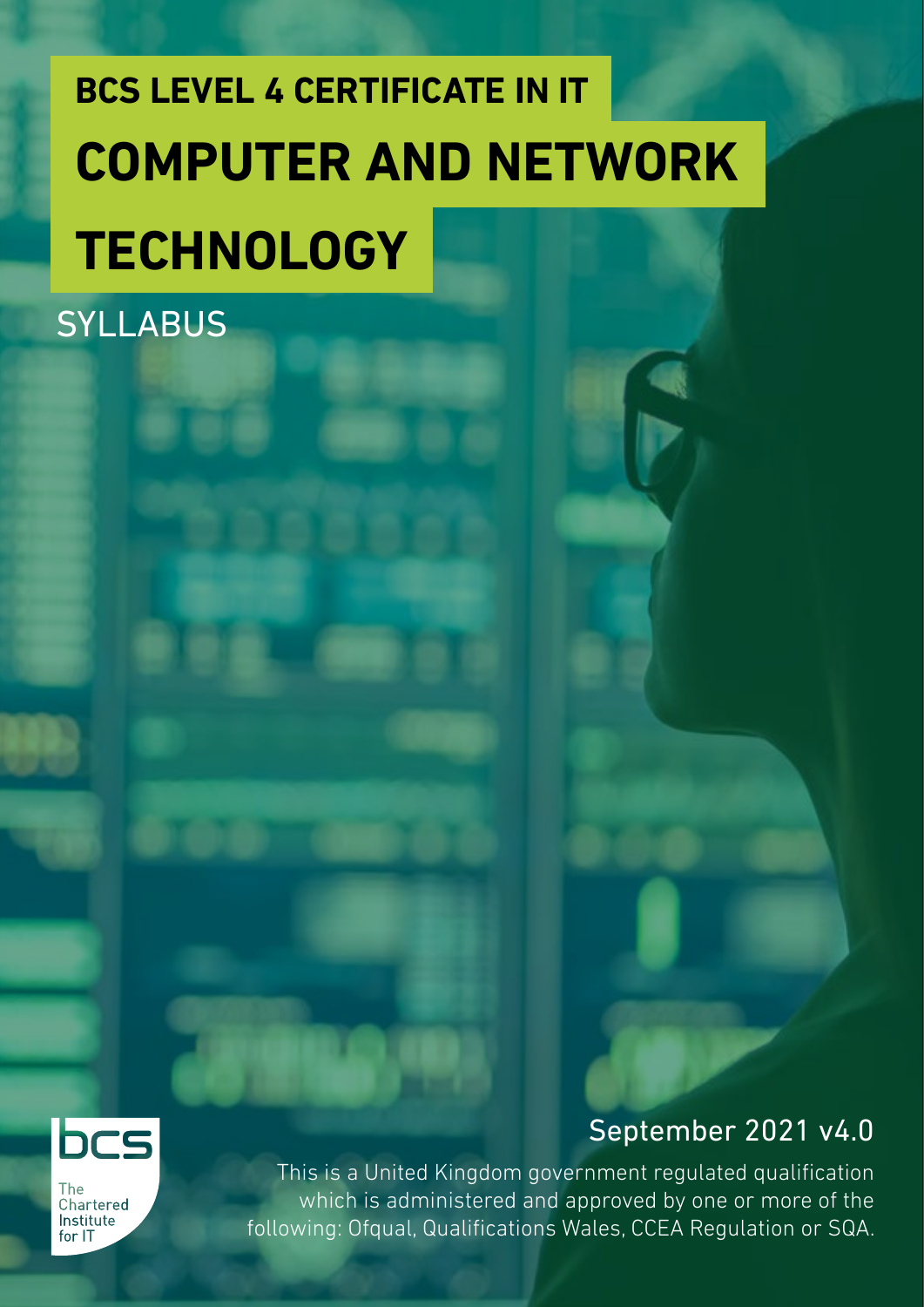### **CONTENTS**

- Introduction 3.
- 4. Qualification Suitability and Overview
- 4. SFIA Levels
- **6.** Learning Outcomes
- 7. Syllabus
- 13. Examination Format
- 13. Question Weighting
- 14. Recommended Reading
- 15. Using BCS Books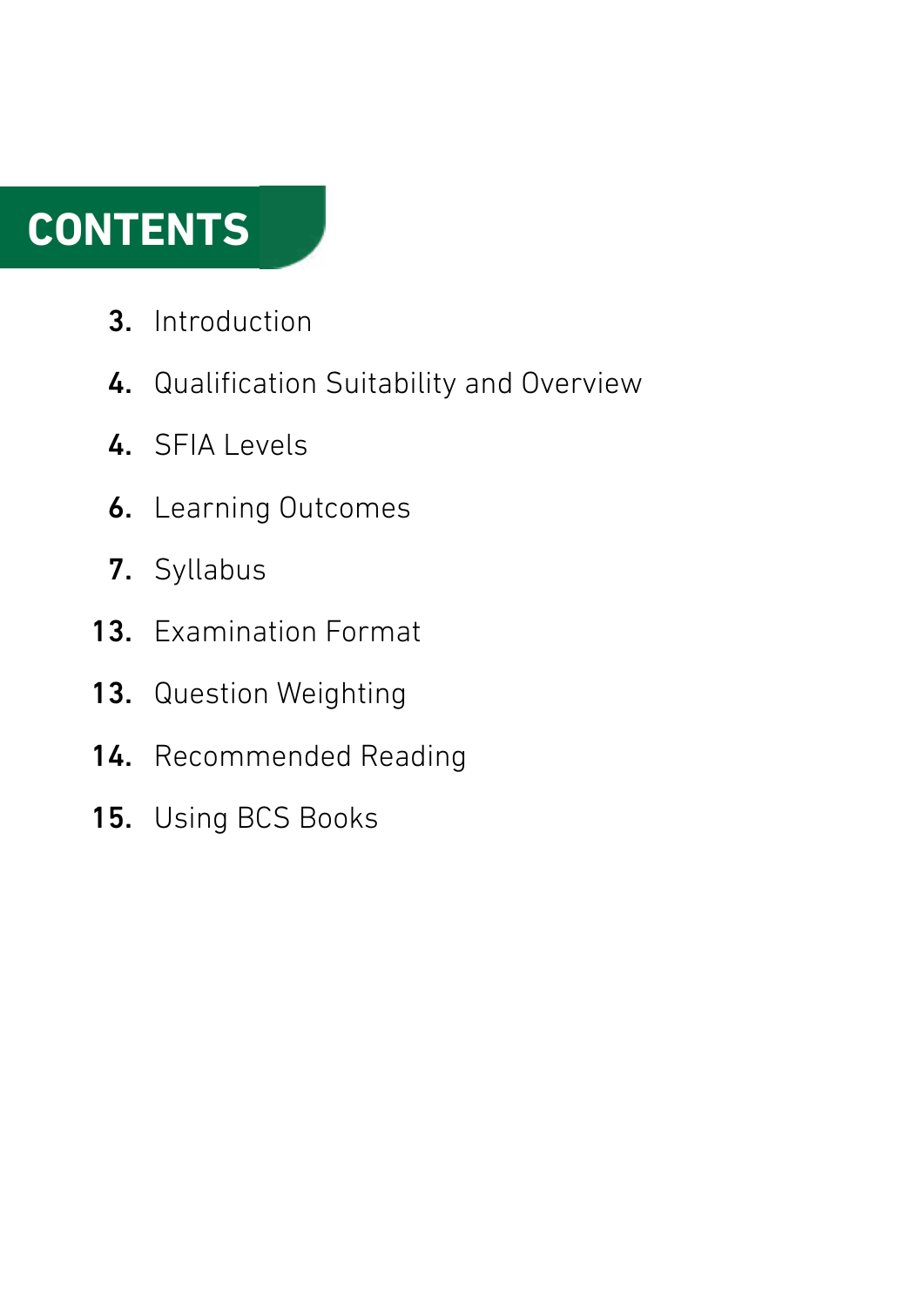

### **Introduction**

Encompassing three core modules, the Level 4 Certificate in IT explores the fundamentals of computer and network technology, processor architecture, operating and information systems, software development, and networks.

Candidates will gain a solid foundation upon which they will be able to build a career pathway into information technology. Career opportunities include entry-level positions in the rapidly growing fields of computer science and software development.

Upon successful completion of this qualification, candidates will be equipped with the knowledge and understanding to enable them to progress on to a broad range of further development areas such as Big Data management, software engineering and web application development. Candidates will be prepared to progress onto the BCS Level 5 Diploma in IT, with the ability to customise their learning pathways based on their areas of special interest.

#### **Computer and Network Technology Core Module**

This Computer and Network Technology module is one of three core modules that forms part of the Level 4 Certificate in IT – the first stage within the BCS three-stage Higher Education Qualification programme. Candidates will develop fundamental knowledge and understanding of the basics of computer and network technology, processor architecture and networks, and will be introduced to operating systems and system software.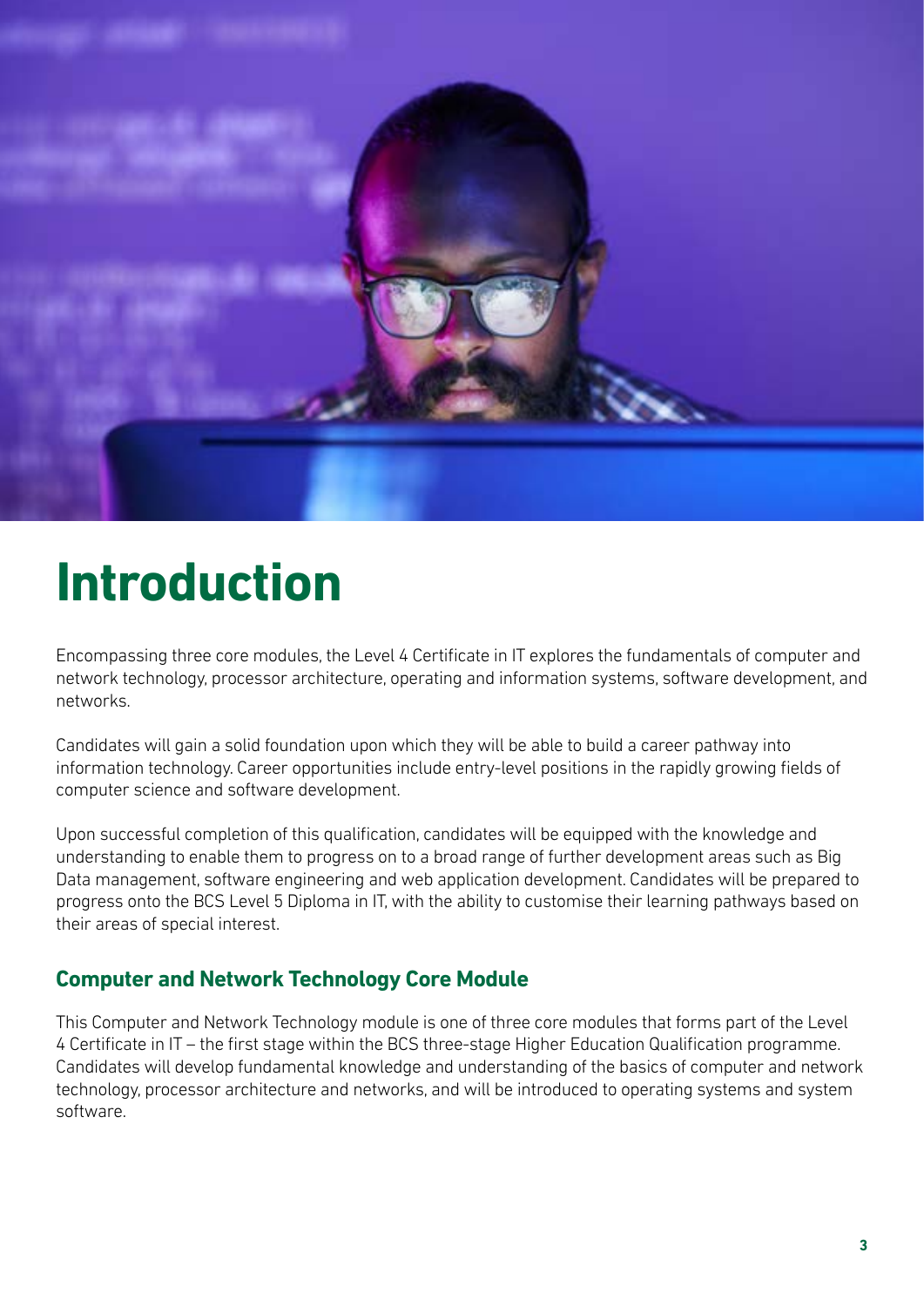### **Qualification Suitability and Overview**

There are no specific entrance requirements for the Certificate in IT. Candidates can study for this certificate by attending a training course provided by a BCS accredited Training Provider or through self-study, although it is strongly recommended that all candidates register with an approved centre. Studying with an approved centre will deliver significant benefits.

Candidates are required to become a member of BCS, The Chartered Institute for IT, to sit and be awarded the qualifications. Candidates may apply for a four-year student membership that will support them throughout their studies.

The Level 4 Certificate is suitable for candidates new to the profession who are keen to develop industryrelevant skills and knowledge, as well as professionals wishing to gain a formal IT qualification. Candidates taking this module may be interested in career opportunities such as network and computer systems administration, network architecture, or network engineering.

| <b>Total Qualification Time</b> | <b>Guided Learning Hours</b> | <b>Assessment Time</b> |
|---------------------------------|------------------------------|------------------------|
| (Certificate)                   | (Module)                     | (Exam)                 |
| 734 hours                       | 200 hours                    | 2 hours                |

### **SFIA Levels**

This certificate provides candidates with the level of knowledge highlighted within the table, enabling candidates to develop the skills to operate successfully at the levels of responsibility indicated.

| <b>Level</b><br>K7 | <b>Levels of Knowledge</b> | <b>Levels of Skill and Responsibility (SFIA)</b><br>Set strategy, inspire and mobilise |
|--------------------|----------------------------|----------------------------------------------------------------------------------------|
| K <sub>6</sub>     | Evaluate                   | Initiate and influence                                                                 |
| K <sub>5</sub>     | Synthesise                 | Ensure and advise                                                                      |
| K4                 | Analyse                    | Enable                                                                                 |
| K3                 | <b>Apply</b>               | <b>Apply</b>                                                                           |
| K <sub>2</sub>     | <b>Understand</b>          | <b>Assist</b>                                                                          |
| K <sub>1</sub>     | <b>Remember</b>            | <b>Follow</b>                                                                          |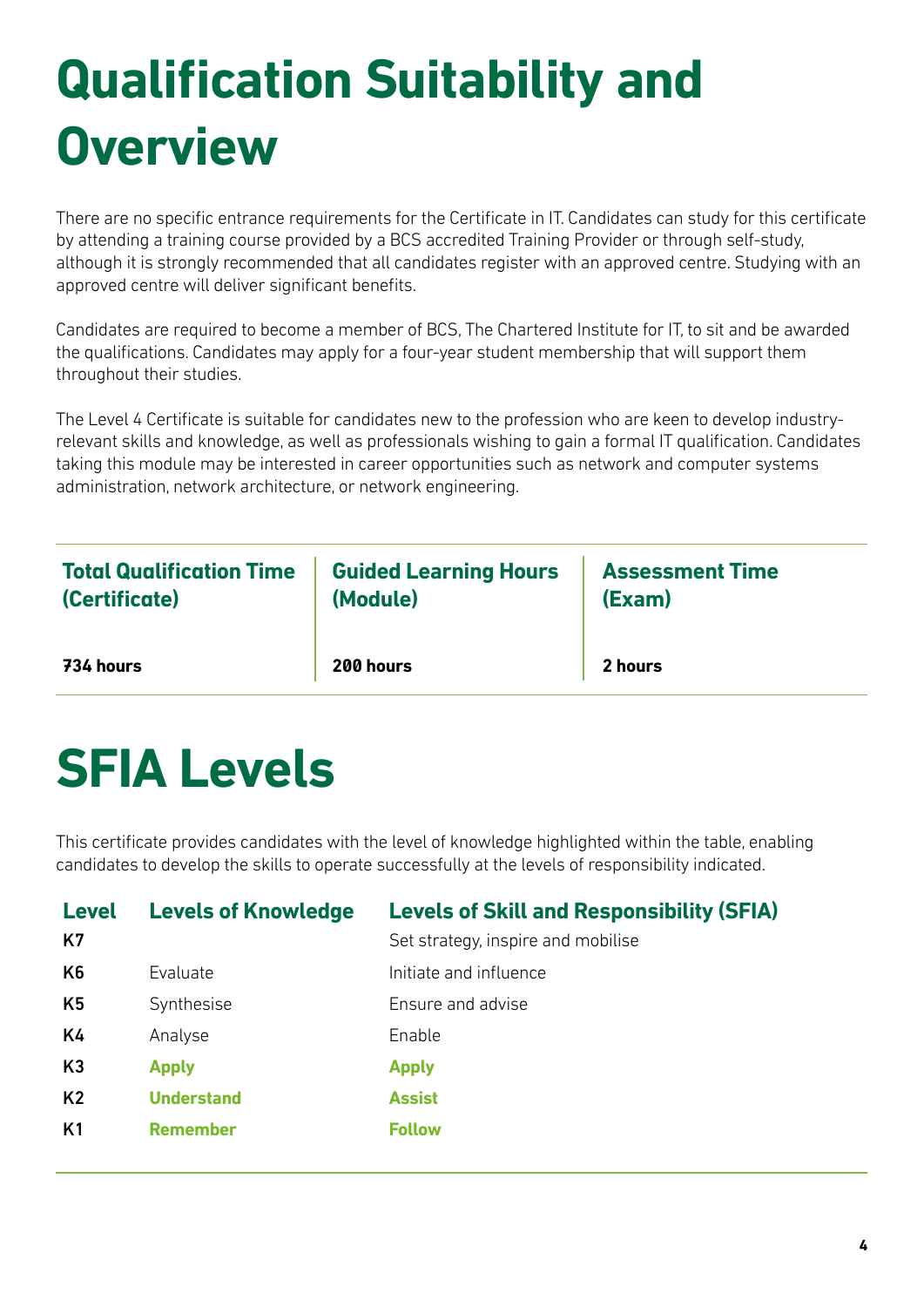#### **SFIA Plus**

This syllabus has been linked to the SFIA knowledge skills and behaviours required at Level 4.

#### **ITOP2**

Carries out agreed operational procedures of a routine nature. Contributes to maintenance, installation and problem resolution..

#### **NTDS3**

Produces outline system designs and specifications, and overall architectures, topologies, configuration databases and design documentation of networks and networking technology within the organisation. Specifies user/system interfaces, including validation and error correction procedures, processing rules, access, security and audit controls. Assesses associated risks, and specifies recovery routines and contingency procedures. Translates logical designs into physical desians..

#### **NTAS2**

Assists in investigation and resolution of network problems. Assists with specified maintenance procedures.

#### **SCAD2**

Receives and responds to routine requests for security support. Maintains records and advises relevant persons of actions taken. Assists in the investigation and resolution of issues relating to access controls and security systems.

#### **SYSP3**

Uses system management software and tools to collect agreed performance statistics. Carries out agreed system software maintenance tasks.

Further detail around the SFIA Levels can be found at [www.bcs.org/levels.](https://www.bcs.org/media/5165/sfia-levels-knowledge.pdf)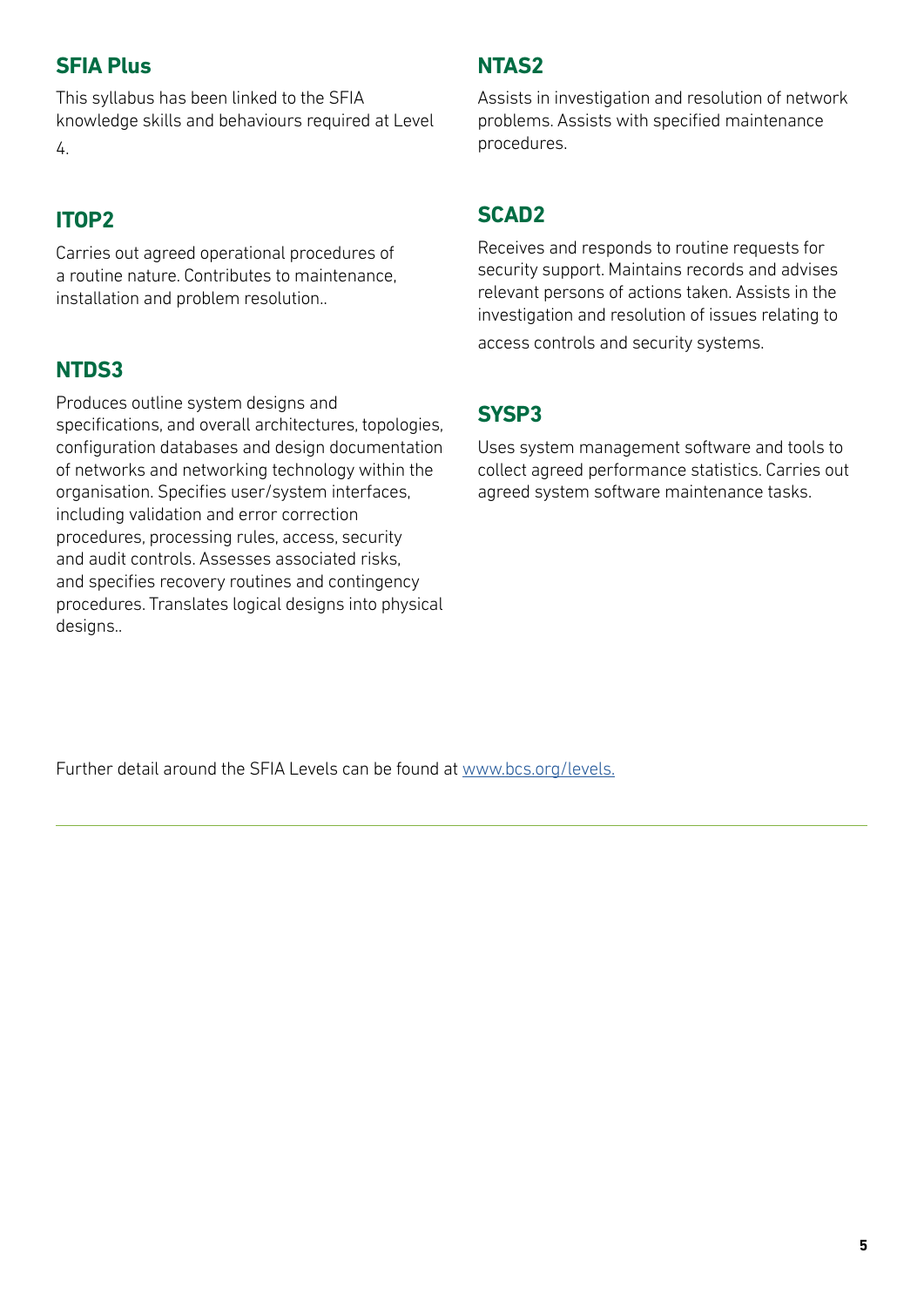## **Learning Outcomes**

Upon completion of this module, candidates will be able to:

- Use Boolean algebra and other digital design techniques to construct simple digital circuits such as adders used to build computers.
- Understand different computer architectures.
- Use low-level instructions and addressing modes to construct a simple program.
- Read the technical specification of a PC and network systems, interpret the performance indicators, and explain their significance to non-computer personnel.
- Appreciate the importance of the memory hierarchy of a computer system and its peripherals.
- Describe the operating principles of commonly used peripheral devices, their characteristics and performance.
- Understand the role of system software.
- Use the Internet to find information on the performance of computer systems and trends in computer systems.
- Understand the way in which digital information is transmitted across networks, the characteristics of data paths and the need for modulation.

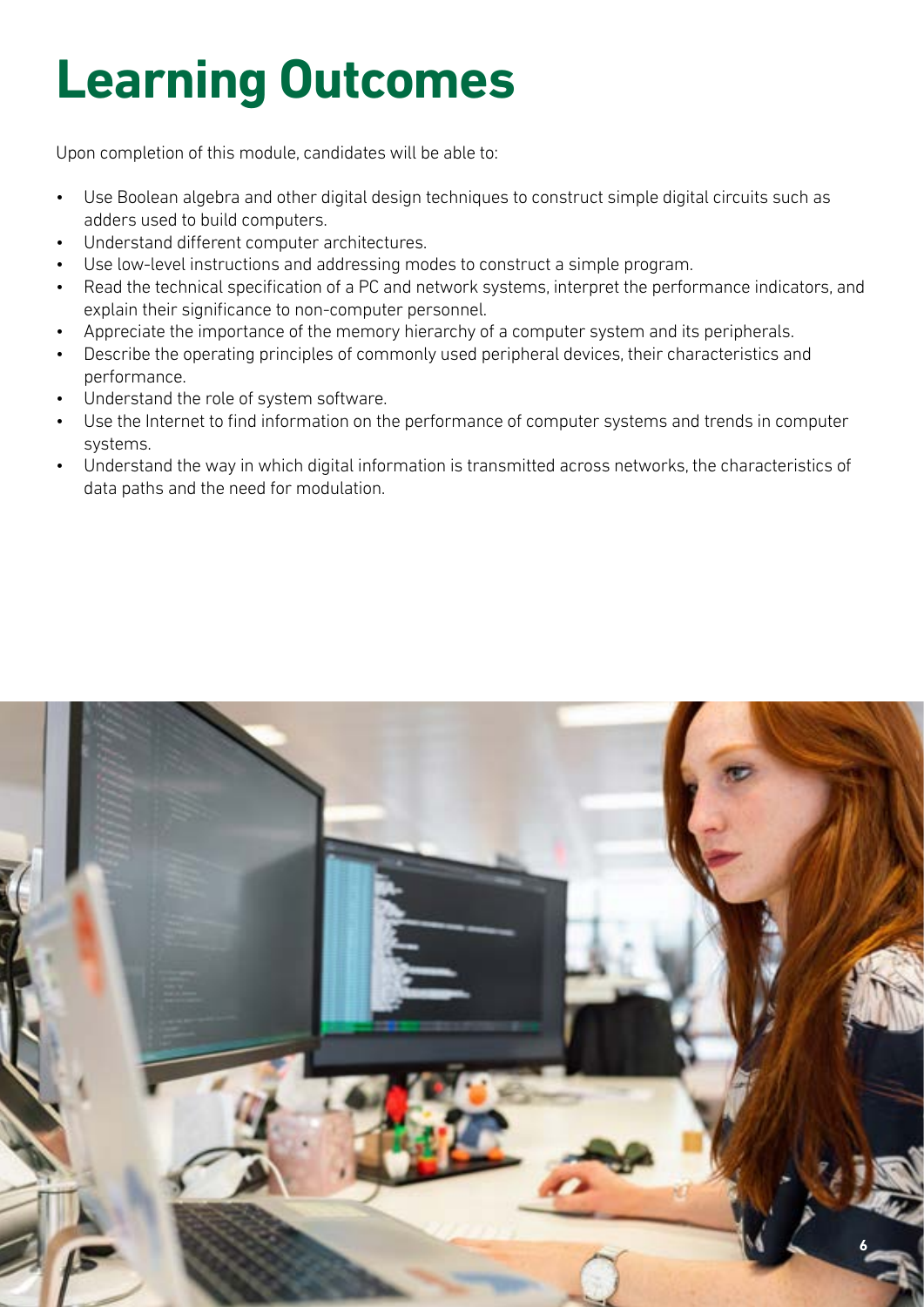### **Syllabus**

#### **1. Fundamentals**

#### **Learners will be able to:**

**1.1** Demonstrate and apply representation of decimal integers within computer systems.

#### **Indicative content**

- **Guidance**
- a. Representation of decimal integers (e.g. binary, hexadecimal)
- b. Conversion of integers from one base to another
- c. Representation of negative numbers, fractional numbers, and floating point numbers in binary form
- d. Decimal to floating point conversion and vice versa
- e. Floating-point addition
- f. Limitations of floating point arithmetic

Candidates should be able to demonstrate how computer systems represent the decimal numerical system and how computer systems use these representations to perform numerical calculations. Candidates will be expected to demonstrate practical application, converting from one base to another, as well as how negative and fractional numbers are represented.

**1.2** Explain and design a system that uses a variety of logic gates.

#### **Indicative content**

- a. AND, OR, NAND, NOR, EOR
- b. Inverter Boolean algebra
- c. Simplification of logic equations
- d. Truth tables
- e. Using Boolean algebra to construct digital circuits

#### **Guidance**

Candidates should be able to demonstrate or design a system that uses a variety of logic gates, showing an understanding of the difference between them and different applications. Candidates will be expected to show an understanding of Boolean algebra with practical application.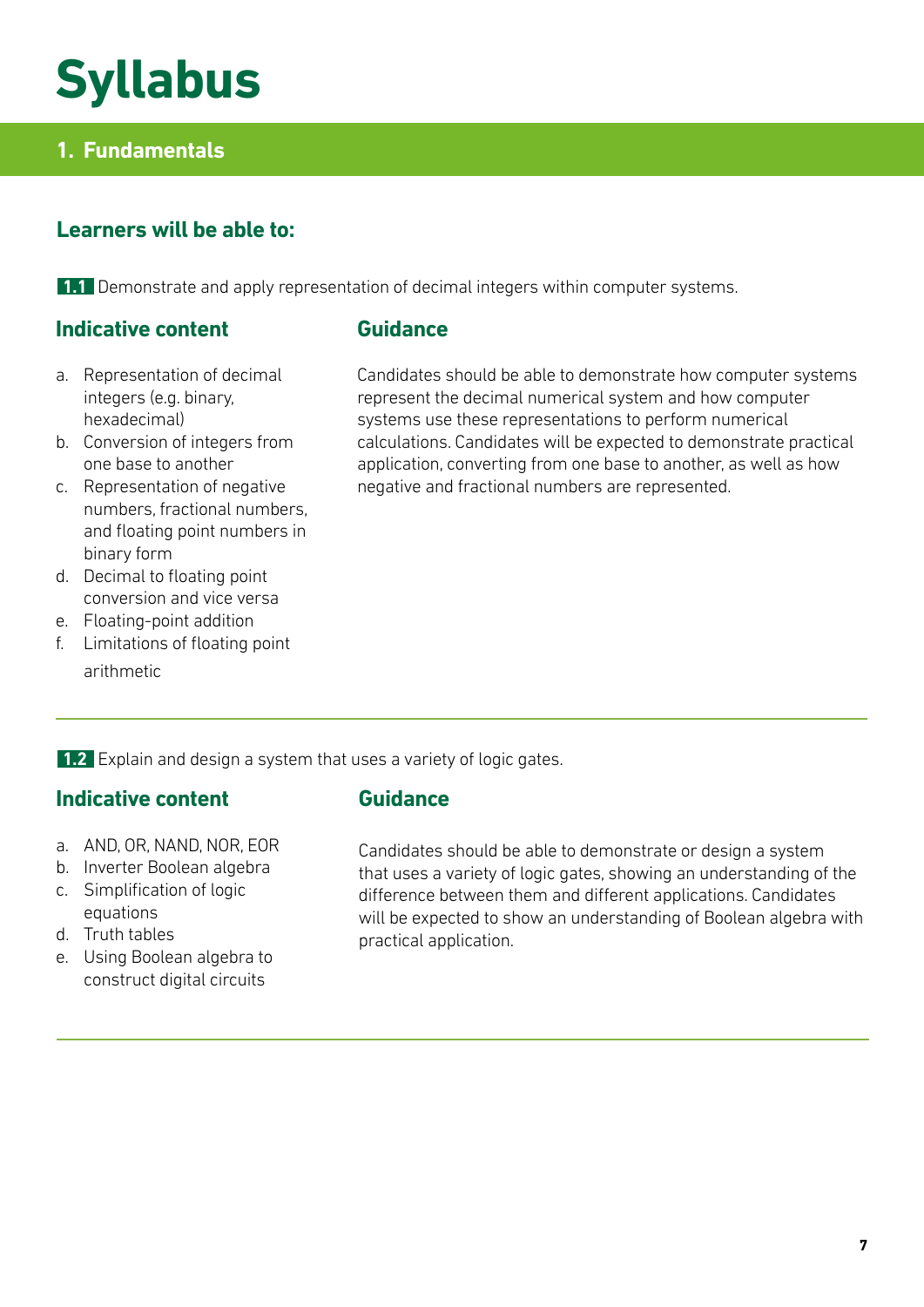**1.3** Demonstrate and apply sequential logic elements.

#### **Indicative content**

- a. D flip-flops
- b. RS flip-flops
- c. JK flip-flops
- d. Simple logic circuits: Full adder, multiplexer, shift register, counter

#### **Guidance**

**Guidance**

**Guidance**

Candidates should be able to design a logic circuit using sequential logic elements and simple logic circuits, demonstrating and understanding the difference between them in different applications.

#### **2. Processor Architecture**

#### **Learners will be able to:**

**2.1** Explain different types of computer systems.

#### **Indicative content**

- a. Mainframe
- b. Desktop
- c. Laptop
- d. Embedded
- e. Tablet

Candidates should be able to show an understanding of the historical evolution from mainframe to tablet. They should also understand differences between these systems, e.g. power, computational characteristics, resources, and should be able to compare them.

**2.2** Describe the concept of a stored program.

#### **Indicative content**

- a. Fetch/execute cycle
- b. Structure of the CPU at the level of registers, buses, and functional units.

Candidates should be able to explain how a program is stored within a computer, as well as the life cycle of a program from the point it is invoked to the point it is executed. This includes the journey through registers, buses, all different functionalities. They should be able to describe the purpose of each of these elements, e.g. CPU, register, and what part each of them plays in the process.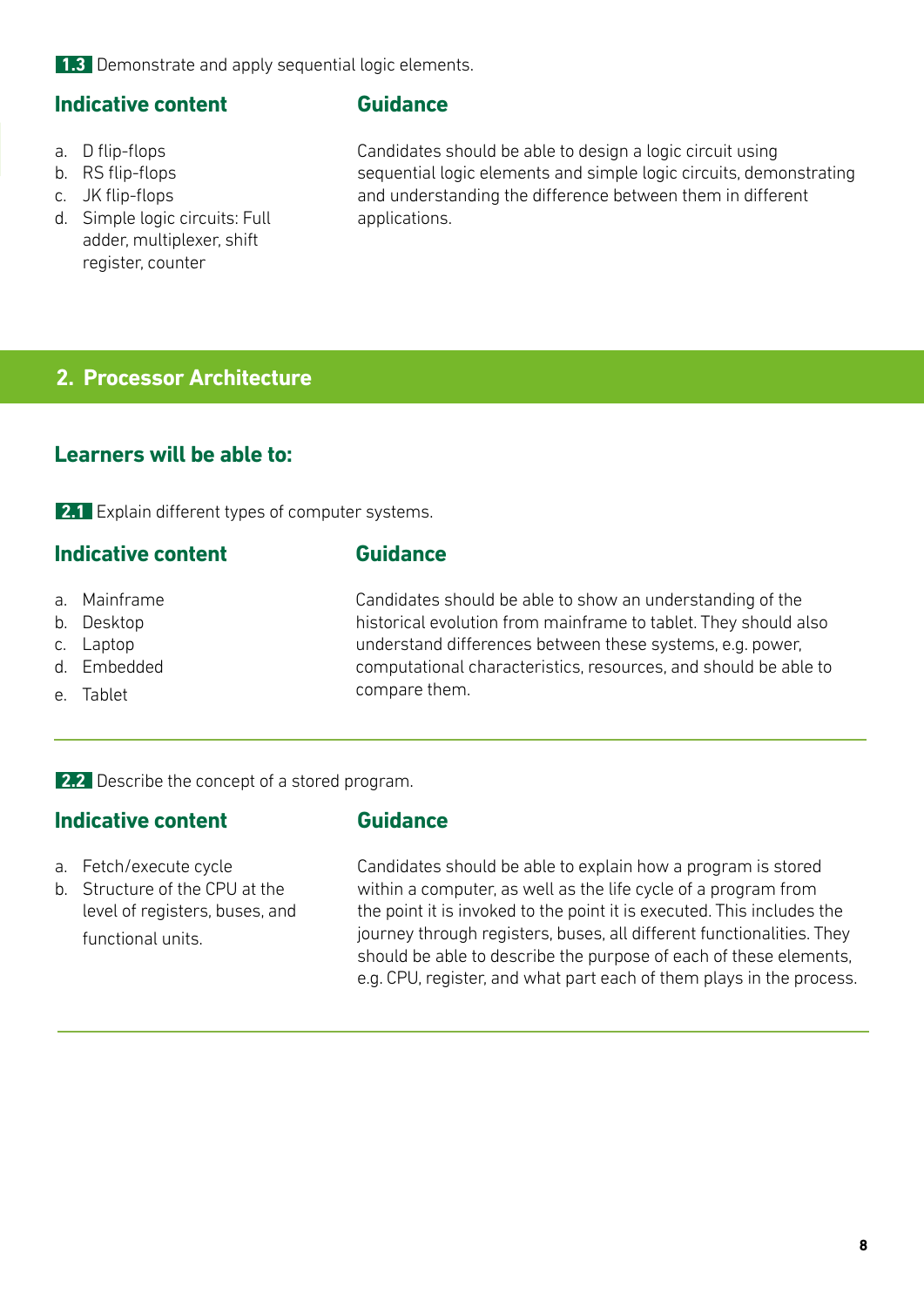**2.3** Describe the concept of a stored program.

#### **Indicative content**

- a. One-, two-, three-address
- b. Register-to-register machines and load/store machines
- c. Computer instructions, e.g. data movement, arithmetical and logical, flow control
- d. The stack and its use in implementing subroutines and exceptions
- e. Local storage and recursion

#### **Guidance**

Computers cannot store an instruction as humans see it – it is translated into a format computers can understand. Candidates should be able to explain these formats, understand differences between them and when they should be used. They should also be able to explain different data structures available to handle instructions, as well as how the instructions are being manipulated.

**2.4** Describe trends in processor technology.

#### **Indicative content**

- a. Pipelining
- b. Multicore processors
- c. Limits of Moore's law Information storage
- d. Memory hierarchy from cache to secondary storage
- e. Operation of solid state, magnetic and optical storage devices
- f. Performance of these storage devices and their characteristics

#### **Guidance**

Candidates should be able to describe the evolution of processor technology, considering Moore's law. Candidates should also know the way memory is organised within a computer and the different types of storage devices. They should be able to describe the differences between them, advantages and disadvantages, in terms of performance and other characteristics.

**2.5** Explain the characteristics and performance of peripherals.

#### **Indicative content**

- a. Display devices
- b. Printers
- c. Keyboards
- d. Input/output techniques: peripheral polling, DMA, interrupt driven I/O.

#### **Guidance**

Candidates should be able to describe input and output techniques. Candidates will be expected to describe the use of a device, rather than describing the device itself.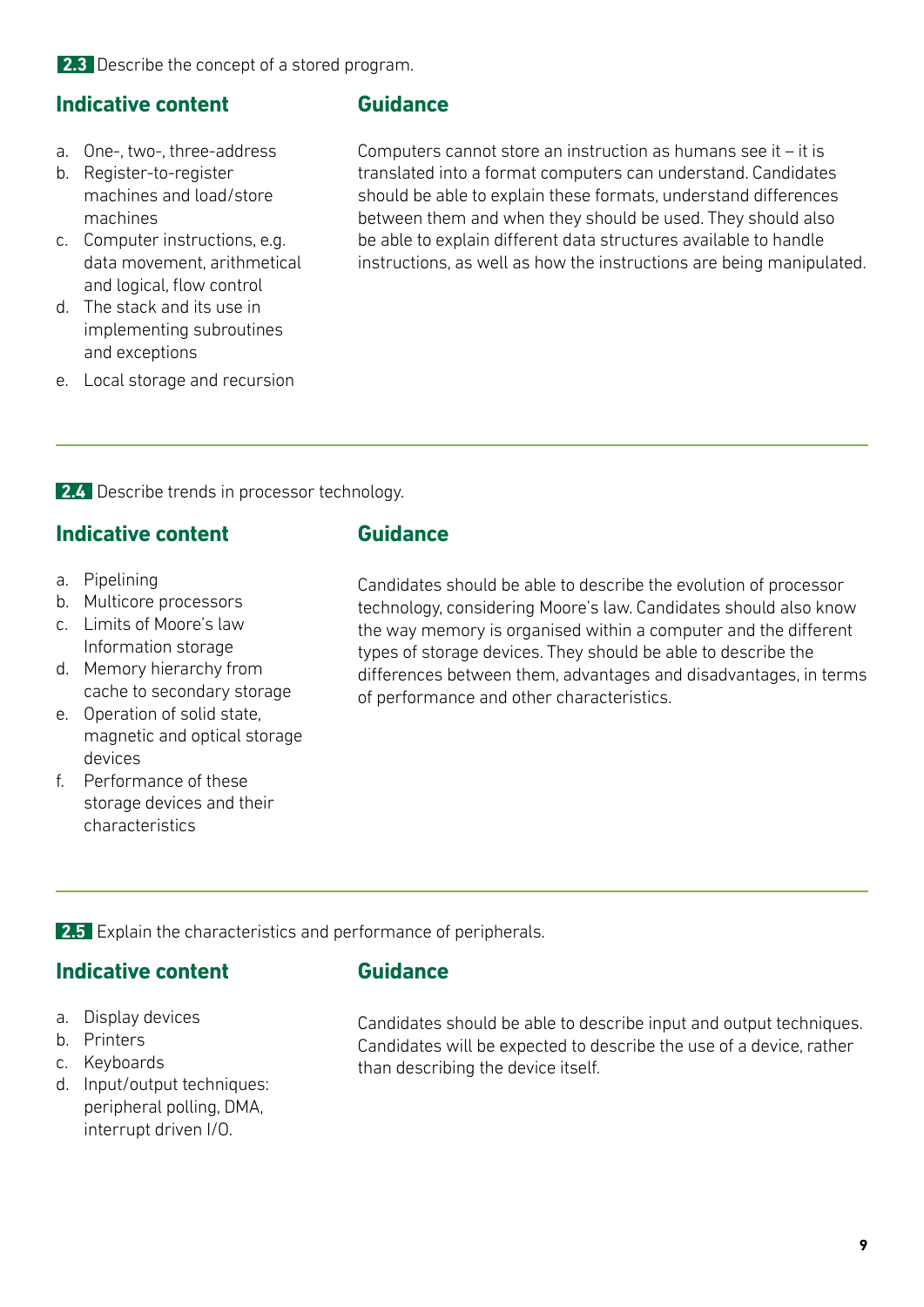#### **3. Introduction to operating systems and system software**

#### **Learners will be able to:**

**3.1** Introduction to operating systems and system software.

#### **Indicative content**

#### **Guidance**

- a. The human interface
- b. The operating principles and characteristics of printers, display devices, input devices, and biometric devices

When you connect a device, the operating system has to perform some tasks in order to be able to use the device - this is interaction between human and computer. Candidates will be expected to explain the support the operating system provides, to enable user interaction.

#### **3.2** Explain the concept of multitasking.

#### **Indicative content**

- a. Interrupts
- b. Concurrency
- c. Scheduling
- d. Memory management
- e. Virtual memory

#### **Guidance**

A computer doesn't just execute one task at a time; it has to deal with multiple programs or tasks at once. How does an operating system allow the execution of these programs at the same time, for example, by defining the concepts of interrupts or concurrency? Candidates should be able to talk about multitasking in terms of these concepts.

**3.3** Demonstrate understanding of system performance.

#### **Indicative content**

- a. Definition
- b. Measurement
- c. Benchmark.

#### **Guidance**

We have a choice of computer systems within the market. Sometimes as individuals or companies, we have to choose which is the best fit for carrying out certain tasks. This means evaluating system performance and identifying which system is most suitable. Candidates should be able to understand what system performance means, what it covers, how it can be measured and what we mean by the concept of 'benchmark'. This is not a practical task - candidates will not be asked to evaluate a system themselves, but should understand the concepts behind evaluation.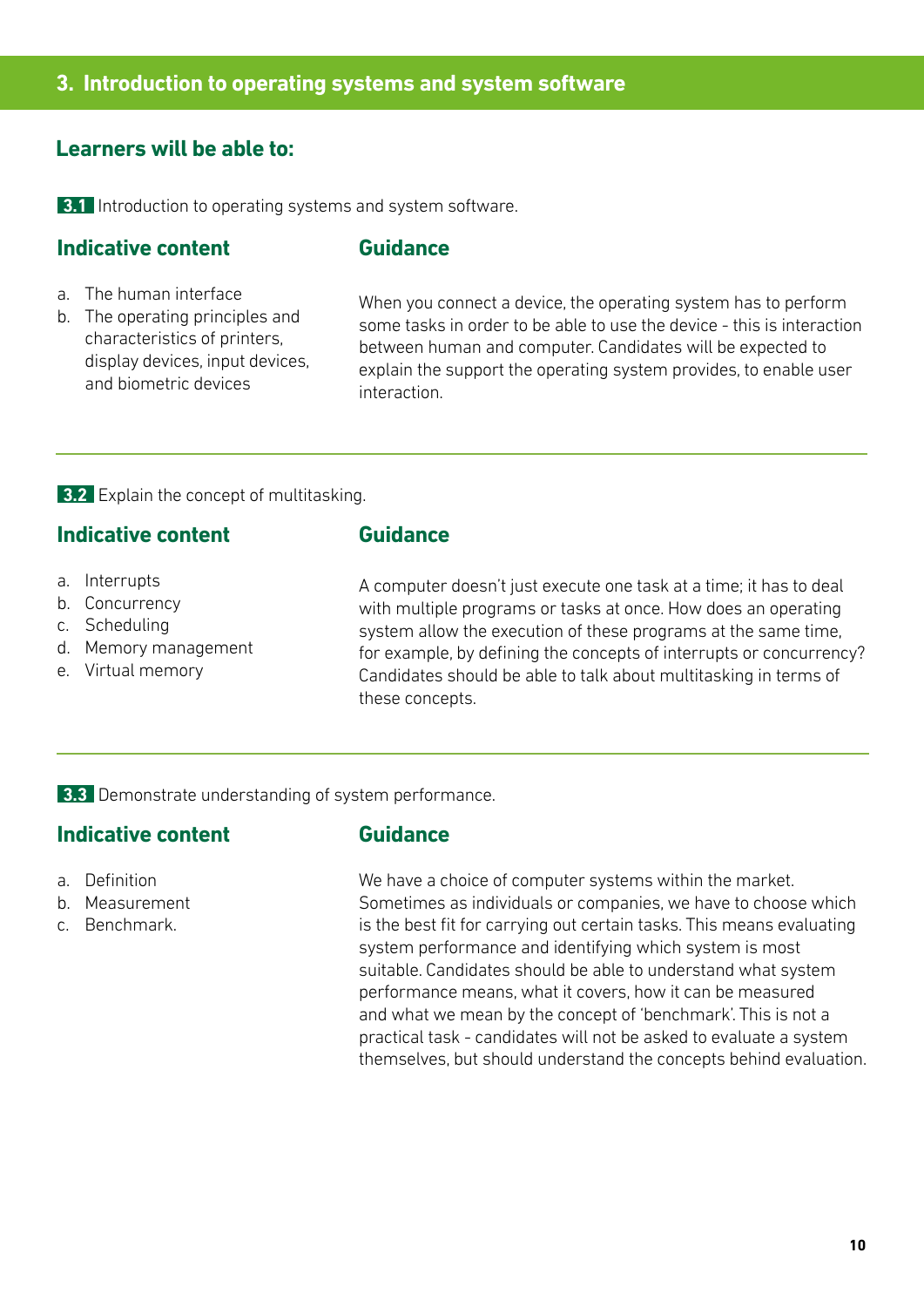#### **4. Networks**

#### **Learners will be able to:**

**4.1** Describe communication principles.

#### **Indicative content**

#### **Guidance**

- a. Principles of communication
- $h.$  LAN
- c. WAN
- d. Wi-Fi and wireless technologies

Candidates should be able to describe the basic principles of communication, such as how computers communicate with each other, the differences are between LAN and WAN, and network topologies.

**4.2** Explain different protocols used for data transmission.

#### **Indicative content**

#### **Guidance**

**Guidance**

- a. ISO 7-layer OSI model
- b. TCP/IP
- c. Relationship between them
- d. Typical protocols

Computer experts use the ISO seven-layer model to describe how computers communicate on a network – but this only works as a reference model. The way computers actually communicate is decided by TCP/IP model. Candidates are expected to understand the purpose of each of the ISO model's seven layers, the functionality of the four layers of the TCP/IP model, the relationship between them, and examples of protocols which would work in each of the layers.

**4.3** Describe different network communication equipment.

#### **Indicative content**

- a. Modems
- b. Routers
- c. Bridges
- d. Switches

Candidates will be expected to describe the purpose of each of these components, the type of protocol data units they handle (e.g., packet, frame), the differences between them, and in which layer of the ISO model we can find them.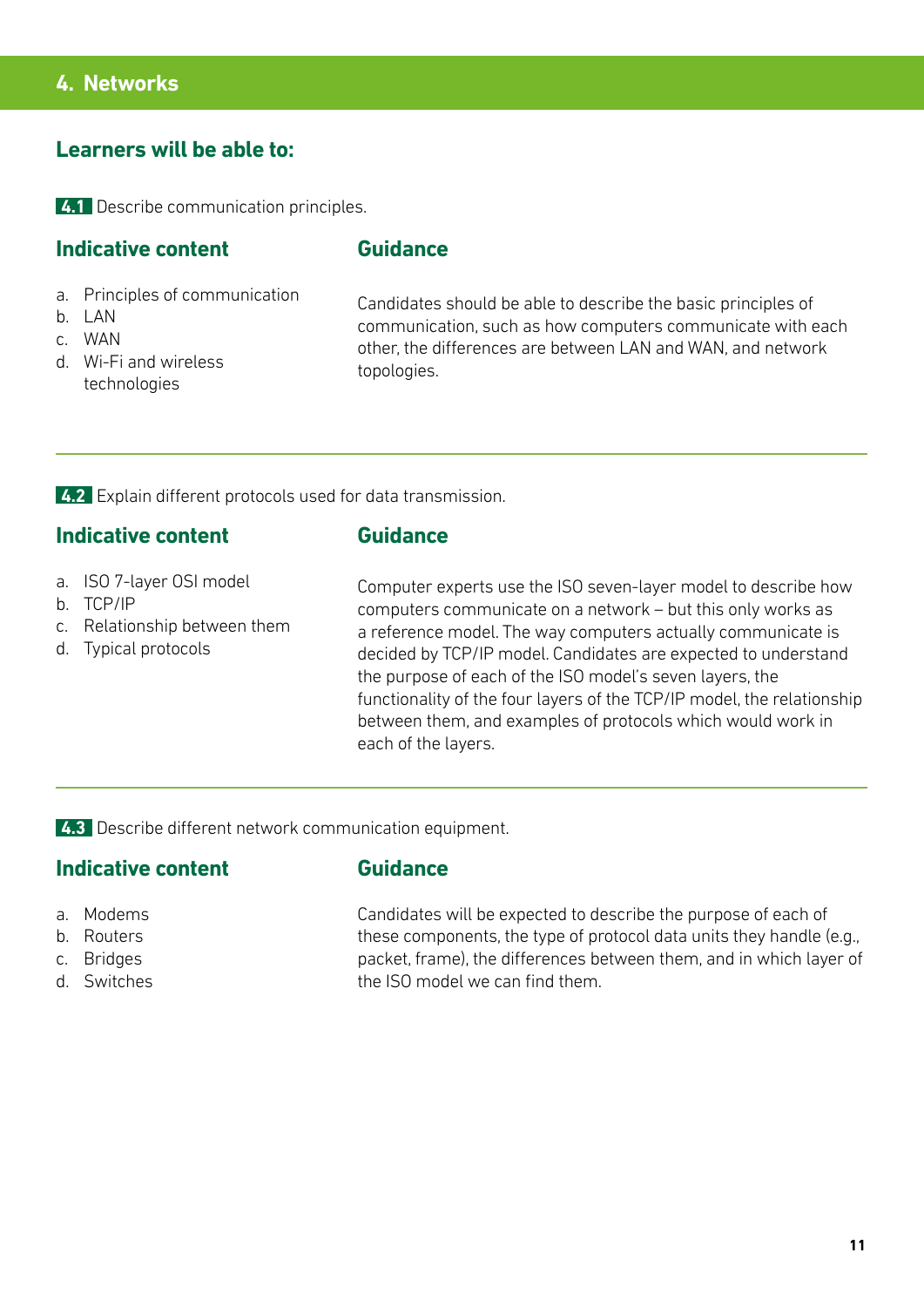#### **Learners will be able to:**

**4.4** Explain security risks on computer networks and their impact.

#### **Indicative content**

- a. Malware: viruses, worms, Trojan horses, spyware and their effect on system reliability and performance
- b. Network attacks: scanning, sniffing, denial of service, man in the middle, social engineering

#### **Guidance**

**Guidance**

Candidates should be able to describe different types of malware, as well as network-specific attacks, such as those listed above. Candidates should be able to describe security risks, give examples of them, the differences between them, and the impact of an attack. Candidates will not need to talk about prevention or mitigation.

**4.5** Explain advances in communication technology.

#### **Indicative content**

- a. The cloud
- b. Internet of things (IoT)
- c. Software-defined networks
- d. Network automation

Candidates are expected to understand these concepts and the ways they have changed how people do things - what is the impact of these advances on businesses and individuals?

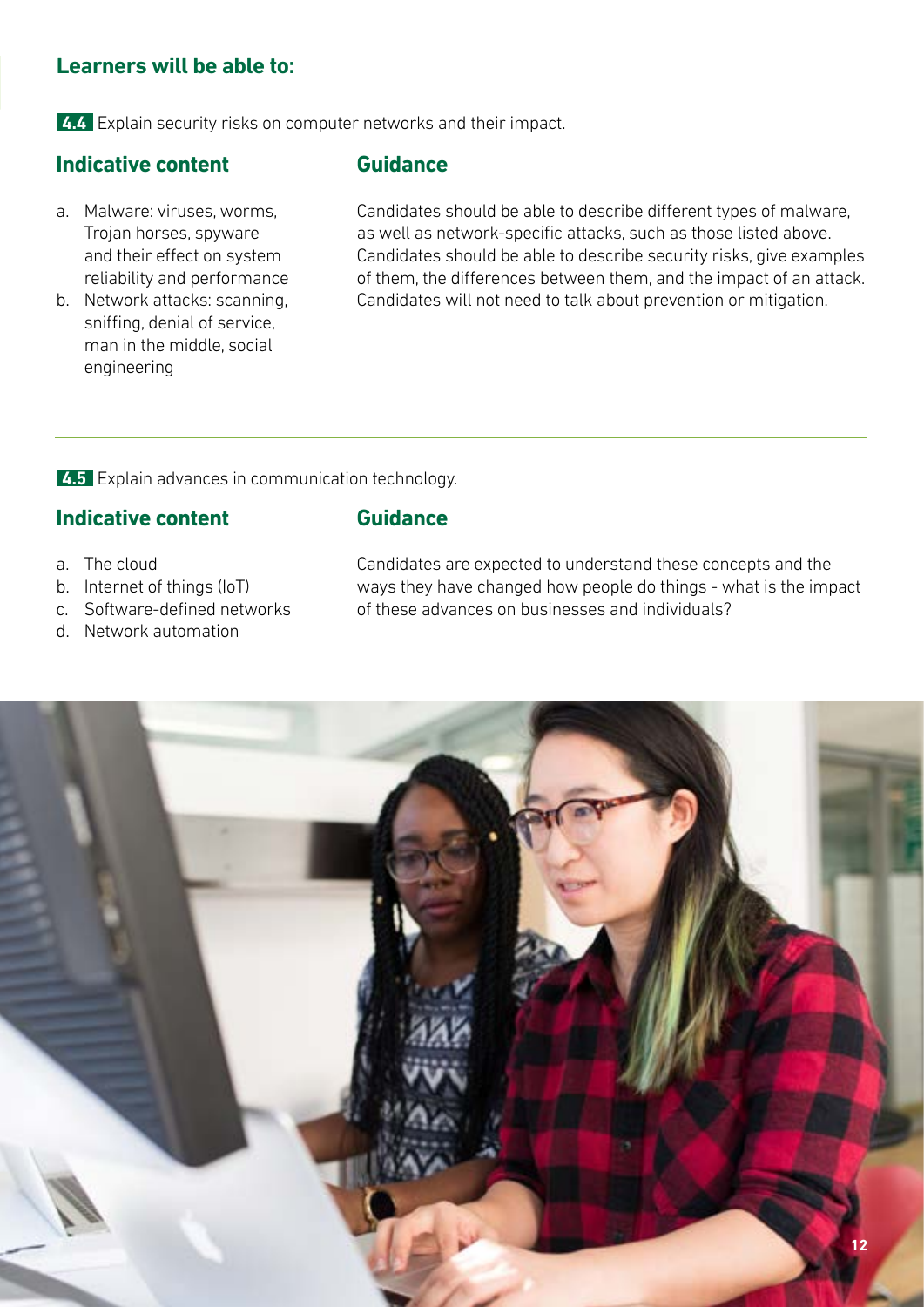### **Examination Format**

This module is assessed through completion of an invigilated written exam.

|                       | <b>Type</b> Two questions from Section A and five questions from Section B |
|-----------------------|----------------------------------------------------------------------------|
|                       | <b>Duration</b> Two hours                                                  |
| <b>Supervised</b> Yes |                                                                            |
|                       | <b>Open Book</b> No (no materials can be taken into the examination room)  |
|                       | <b>Passmark</b> 10/25 (40%)                                                |
|                       | <b>Delivery</b> Paper format only                                          |
|                       |                                                                            |

Adjustments and/or additional time can be requested in line with the BCS reasonable adjustments policy for candidates with a disability or other special considerations.

## **Question Weighting**

Section A and Section B each carry equal marks. Candidates are advised to spend about one hour on Section A (30 minutes per question) and one hour on Section B (12 minutes per question).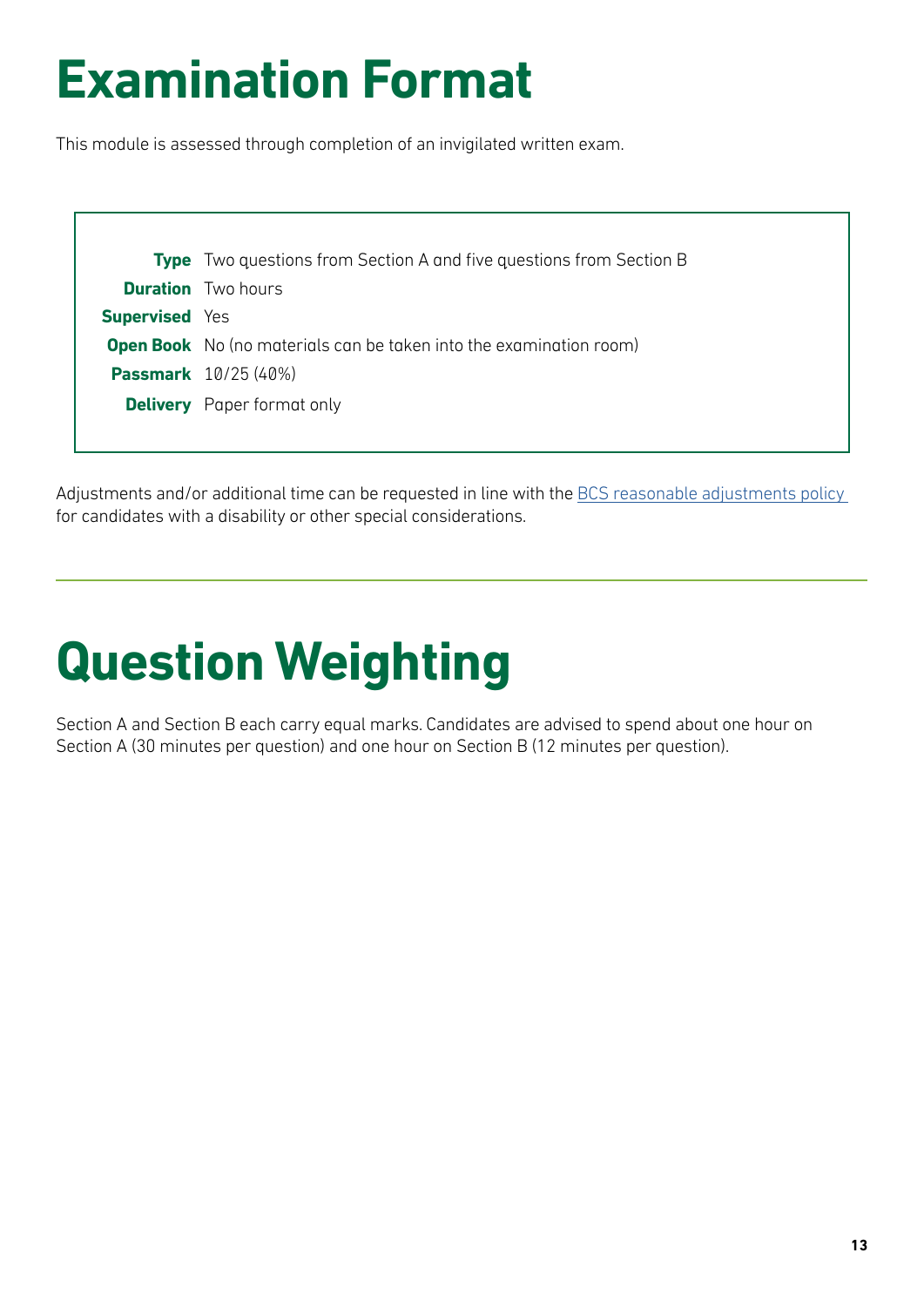### **Recommended Reading**

#### **Primary texts**

**Title:** The Principles of Computer Hardware (fourth edition) **Author:** A. Clements **Publiser:** Oxford University Press **Publisher Date:** 2006 **ISBN:** 978-0199273133

**Title:** Computer Networks (fifth edition) **Author:** A. Clements **Publiser:** Pearson **Publisher Date:** 2013 **ISBN:** 978-1292024226

**Title:** Modern Operating Systems (fourth edition) **Author:** A. S. Tanenbaum **Publiser:** Prentice Hall **Publisher Date:** 2014 **ISBN:** 978-0133591620

**Title:** Computer Systems Architecture - A Networking Approach (second edition) **Author:** R. Williams **Publiser:** Prentice Hall **Publisher Date:** 2006 **ISBN:** 978-0321340795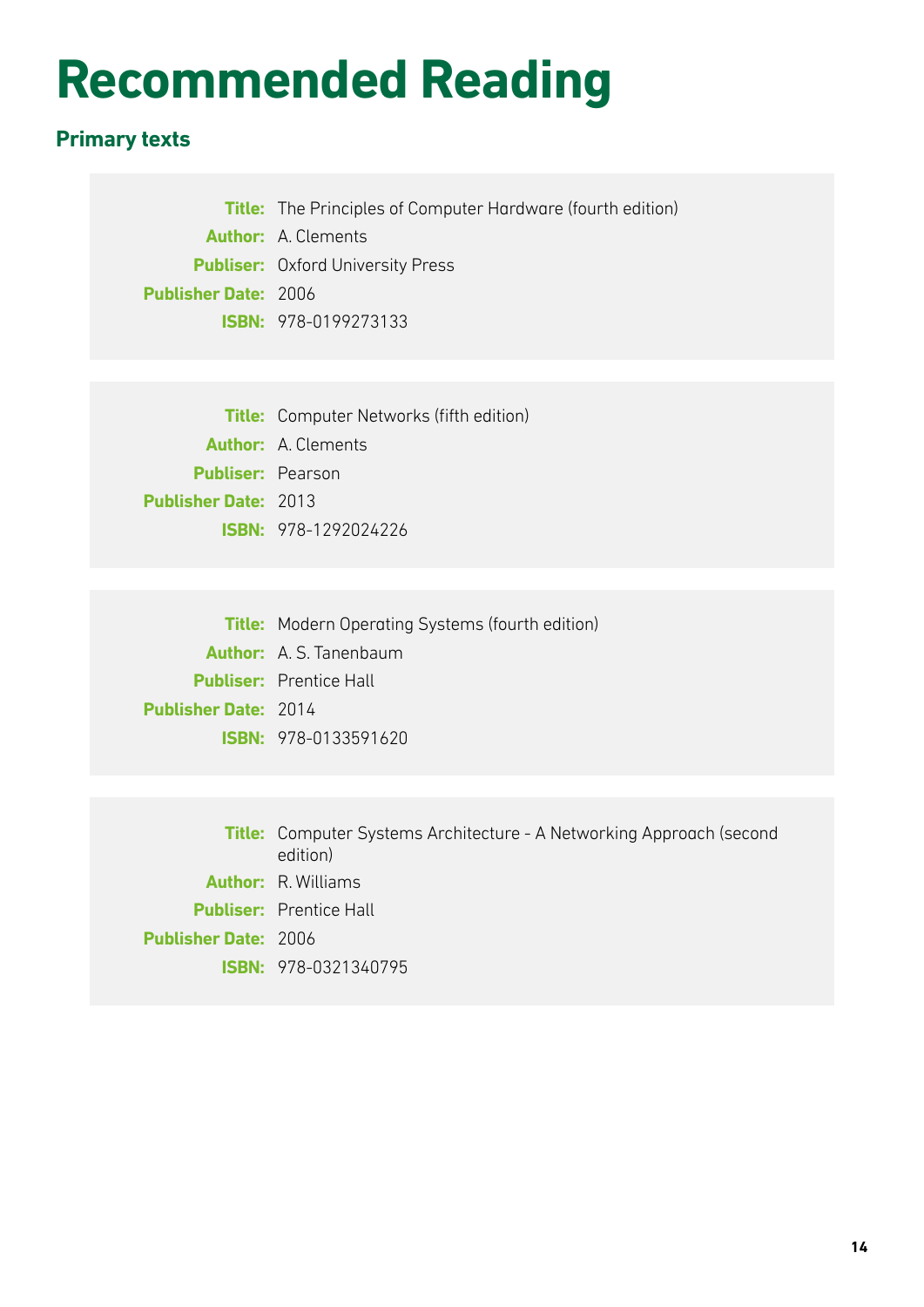#### **Additional texts**

**Title:** The Architecture of Computer Hardware (second edition) **Author:** I. Englander **Publiser:** Wiley **Publisher Date:** 2009 **ISBN:** 978-0471715429

## **Using BCS Books**

Accredited Training Organisations may include excerpts from BCS books in the course materials. If you wish to use excerpts from the books you will need a license from BCS. To request a license, please contact the Head of Publishing at BCS outlining the material you wish to copy and its intended use.

### **Document Change History**

Any changes made to the syllabus shall be clearly documented with a change history log. This shall include the latest version number, date of the amendment and changes made. The purpose is to identify quickly what changes have been made.

#### **Version Number Changes Made**

Version 1.0 June 2021

Document Creation